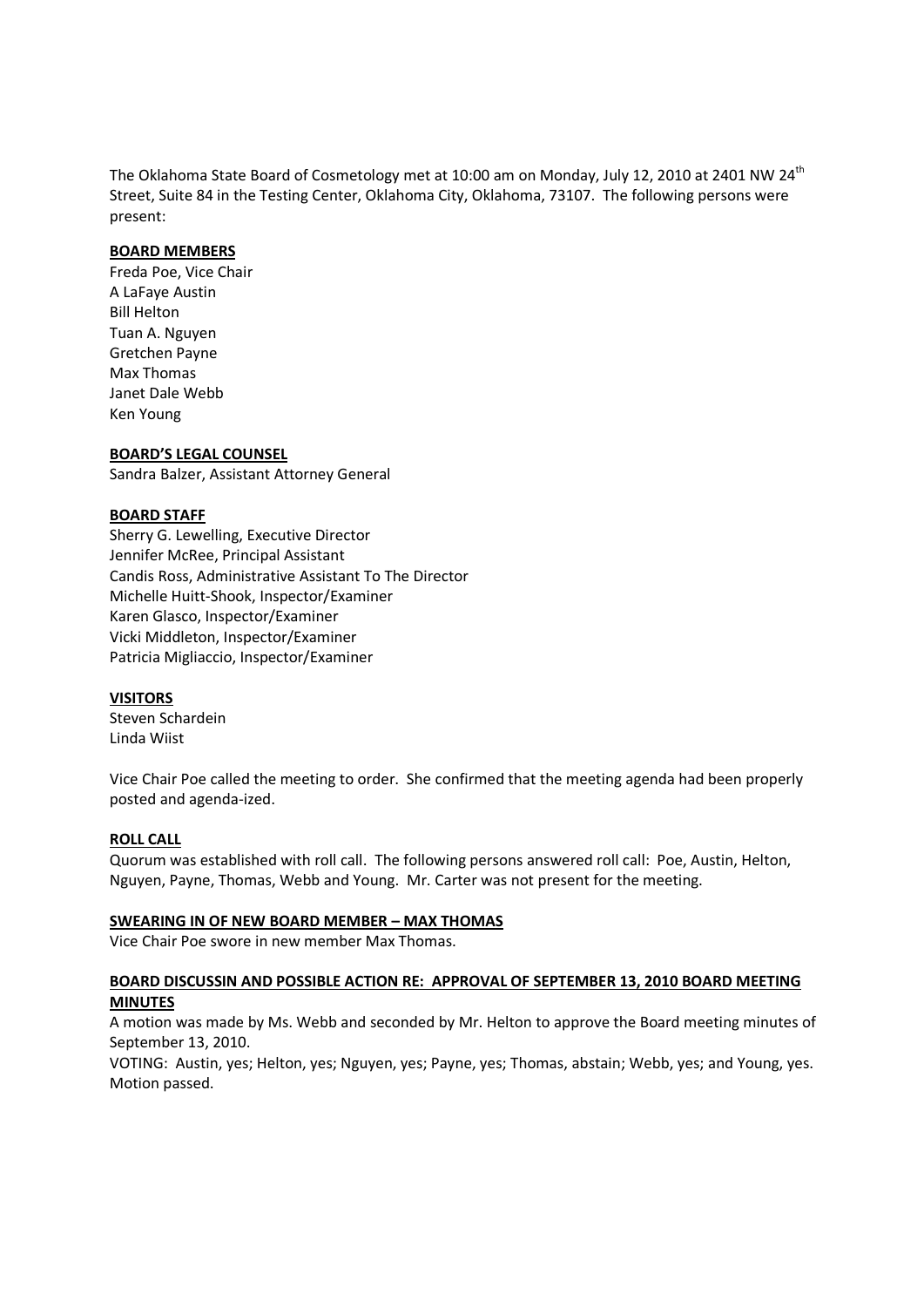Page 2 November 8, 2010 Board Meeting Minutes

## **BOARD DISCUSSION AND POSSIBLE ACTION RE: APPROVAL OF 2011 1st QUARTER FINANCIAL REPORT – CANDIS ROSS**

A motion was made by Mr. Young and seconded by Mr. Thomas to approve the 2011  $1^{st}$  quarter financial report.

VOTING: Austin, yes; Helton, yes; Nguyen, yes; Payne, yes; Thomas, yes; Webb, yes; and Young, yes. Motion passed.

## **BOARD DISCUSSION AND POSSIBLE ACTION RE: APPROVAL OF 2012-2016 STRATEGIC PLAN – CANDIS ROSS**

A motion was made by Ms. Payne and seconded by Mr. Young to approve the Strategic plan and budget request as presented.

Board discussion followed.

Vice Chair Poe (hearing no objection from members) announced the tabling of this item till after the Legislative Affairs Committee item in #10.

# **BOARD COMMITTEE MEETING REPORTS**

# **A. LEGISLATIVE AFFAIRS – BILL HELTON, CHAIR REPORT FROM MEETING – BOARD DISCUSSION TO REFER A RULEMAKING PROPOSAL TO THE RULES COMMITTEE FOR CONSIDERATION AND POSSIBLE ACTION AT THE JANUARY 10, 2011 BOARD MEETING THAT WOULD ALLOW MASTER INSTRUCTOR LICNSING BY RECIPROCITY WITH EXAMINATION TO OKLAHOMA BARBER INSTRUCTORS**

Mr. Helton told of the first meeting with Barber Board representative and Barber school owners. He stated that the discussion was friendly and it was agreed at that meeting that the Board would do nothing and not be aggressive. He said at the meeting this morning it was determined that we should not allow them to pursue legislation without us. He asked that the Board consider tabling the fee increase legislation to work on the Barber issue first.

Board discussion began.

Ms. Austin stated she appreciations the pro-activeness of the Committee but feels the Board should do nothing until we see a proposal in black and white. She asked that this be tabled because right now it is just speculation.

Mr. Young stated that the new Governor wants to eliminate agencies that have similar functions in government and we may be easy targets. He said the barber school owners want us and we should be proactive and this may be the time.

Discussion continued.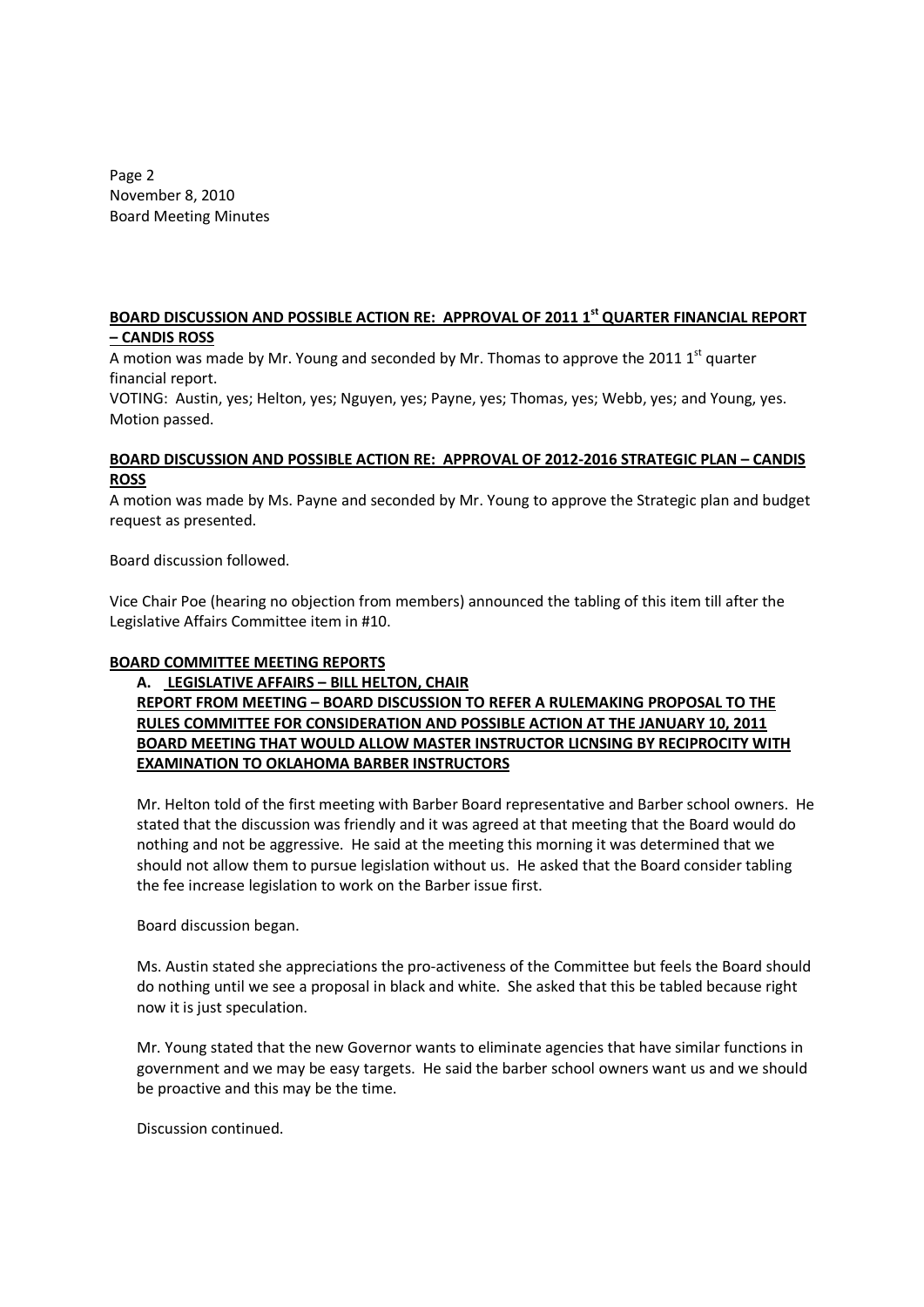Page 3 November 8, 2010 Board Meeting Minutes

A motion was made by Mr. Young and seconded by Ms. Payne to meet with the Barber Board representatives prior to the legislative deadline filing date to discuss the advancement of legislation for possible combining of Boards. Also, a Special Board meeting would follow for full Board consideration of possible legislation.

VOTING: Austin, yes; Helton, yes; Nguyen, yes; Payne, yes; Thomas, yes; Webb, yes; and Young, yes. Motion passed.

## **BUDGET COMMITTEE – GRETCHEN PAYNE, CHAIR**

Ms. Payne stated that the committee has met by email and in person today and with the recent resignation of the part time Examiner, the Committee believes a full time Inspector/Examiner should be hired in her place.

(Return to Strategic Plan and Budget Request item)

Board discussion continued. Through discussion it was determined that the language on the last page of the strategic plan was too strong using the word "acquire". Suggested language included: Striking 2 sentences and replacing with: The Board is looking to work with the Barber Board to combine agencies through legislation. The Board is willing to combine due to the similarities in mission and services provided to the public.

Ms. Payne amended her motion with a seconded by Mr. Young to allow staff and legal counsel to work on language similar to above with the spirit and intent as through Board discussion. VOTING: Austin, yes; Helton, yes; Nguyen, yes; Payne, yes; Thomas, yes; Webb, yes; and Young, yes. Motion passed.

**Note**: Document changes were made to include:

In the "provide a description" section:

The Board is seeking to work with the Barber Board to propose legislation to combine the two agencies. In the "explain why" section:

The similarities in mission and services provided by the two agencies support a proposed consolidation, which may result in more efficient operation of the state government function of regulating the practice of barbering and cosmetology.

## **BOARD DISCUSSION AND POSSIBLE ACTION RE: FY 2010 ANNUAL REPORT – CANDIS ROSS**

A motion was made by Ms. Payne and seconded by Mr. Thomas to approve the FY 2010 Annual Report as presented.

VOTING: Austin, yes; Helton, yes; Nguyen, yes; Payne, yes; Thomas, yes; Webb, yes; and Young, yes. Motion passed.

## **BOARD DISCUSSION RE: COSMETICIAN LICENSE AND BROADENING LIMITATION BEYOND PRACTCING PHOTO STUDIOS**